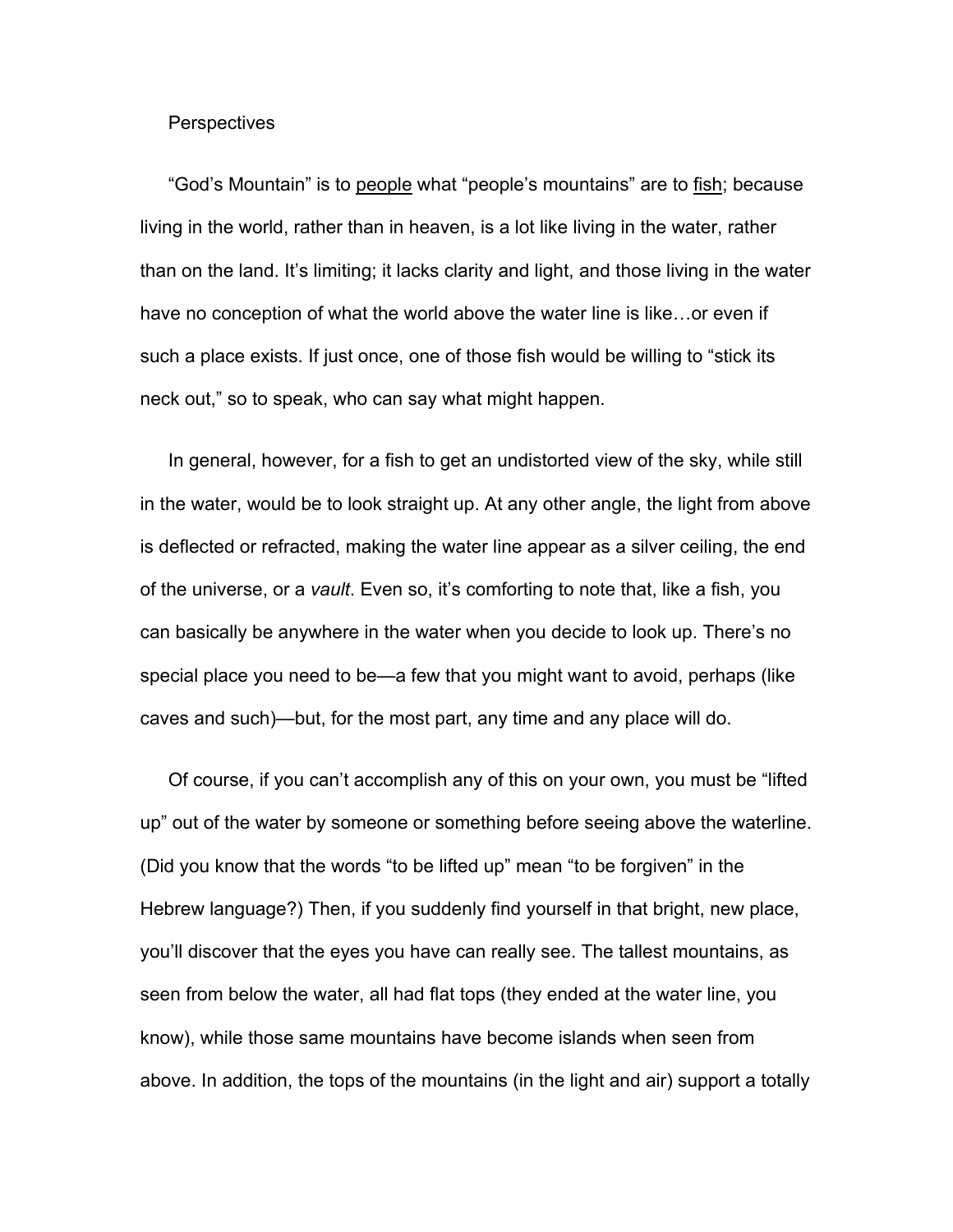different way of life than the bottoms of those mountains found below the water line. Your ears can hear differently, too; and your sense of touch allows you to feel in a whole new way.

Each of us has certain beliefs, some of which are just as limiting as the water line is to a fish…and some of which are very…uplifting. In general, though, deliberately choosing to "move on" can be just as difficult for those who are secure in their beliefs as it is for those who are not. After all, an object that is (seemingly) at rest tends to remain at rest…no matter why that object was at rest in the first place…and, even though the foundation on which those beliefs are based is changing. Perhaps this is because nothing really stands still in this universe.

The land beneath our feet moves, whether we realize it or not: the continents on which we stand move about the earth, while the earth encircles the sun. Even the solar system journeys around the galaxy as the galaxy moves away from its point of origin. In a similar way, the foundations of our ideas are moving, too, sometimes without our even noticing. We may seem to be standing still (may even want to be standing still), but we are like the continents themselves: sometimes moving apart from one another, sometimes merging back together, again, in order to create mountains…or, metaphorically, an uplifting of new ideas.

In other words, there are times when we will be moved, whether we choose to be or not, while at other times, we can decide for ourselves when it is time to move on.